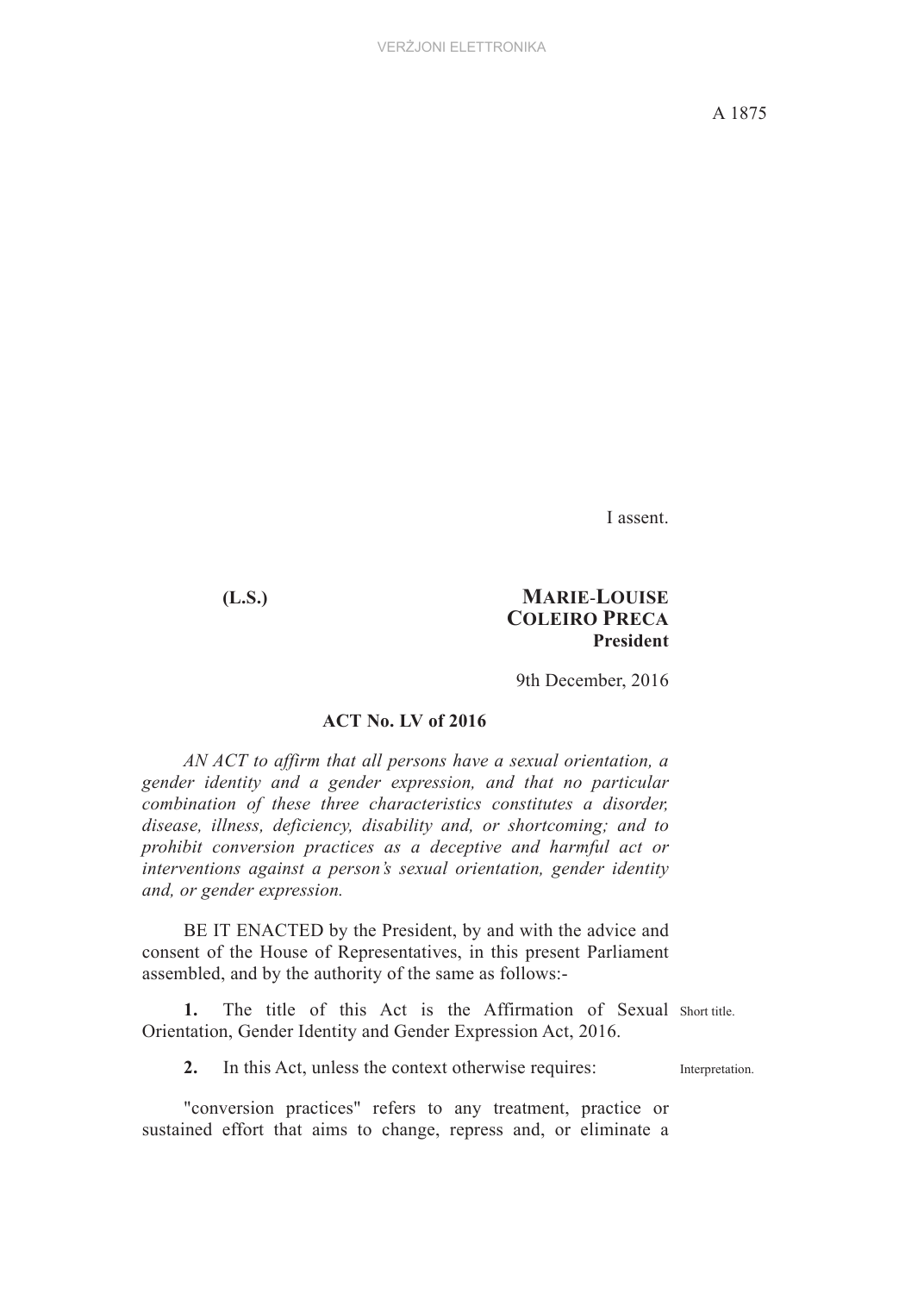A 1876

person's sexual orientation, gender identity and, or gender expression; such practices do not include -

(a) any services and, or interventions related to the exploration and, or free development of a person and, or affirmation of one's identity with regard to one or more of the characteristics being affirmed by this Act, through counselling, psychotherapeutic services and, or similar services; or

(b) any healthcare service related to the free development and, or affirmation of one's gender identity and, or gender expression of a person; and, or

(c) any healthcare service related to the treatment of a mental disorder;

"gender expression" refers to each person's manifestation of their gender identity, and, or the one that is perceived by others;

"gender identity" refers to each person's internal and individual experience of gender, which may or may not correspond with the sex assigned at birth, including the personal sense of the body (which may involve, if freely chosen, modification of bodily appearance and, or functions by medical, surgical or other means) and other expressions of gender, including name, dress, speech and mannerisms;

"mental disorder" means a significant mental or behavioural dysfunction, exhibited by signs and, or symptoms indicating a distortion of mental functioning, including disturbances in one or more of the areas of thought, mood, volition, perception, cognition, orientation or memory which are present to such a degree as to be considered pathological in accordance with internationally accepted medical and diagnostic standards, with the exclusion of any form of pathologisation of sexual orientation, gender identity and, or gender expression as may be classified under the International Classification of Diseases or other similar internationally recognised classifications, and "mental illness" shall be construed accordingly, and for the purpose of any matter related to criminal proceedings, it shall include "insanity" as understood for the purpose of the Criminal Code;

"professional" refers to a person who is in possession of an official qualification and, or a warrant to practise as a counsellor, educator, family therapist, medical practitioner, nurse, pathologist, psychiatrist, psychologist, psychotherapist, social worker, and, or youth worker;

"sexual orientation" refers to each person's capacity for

Cap. 9.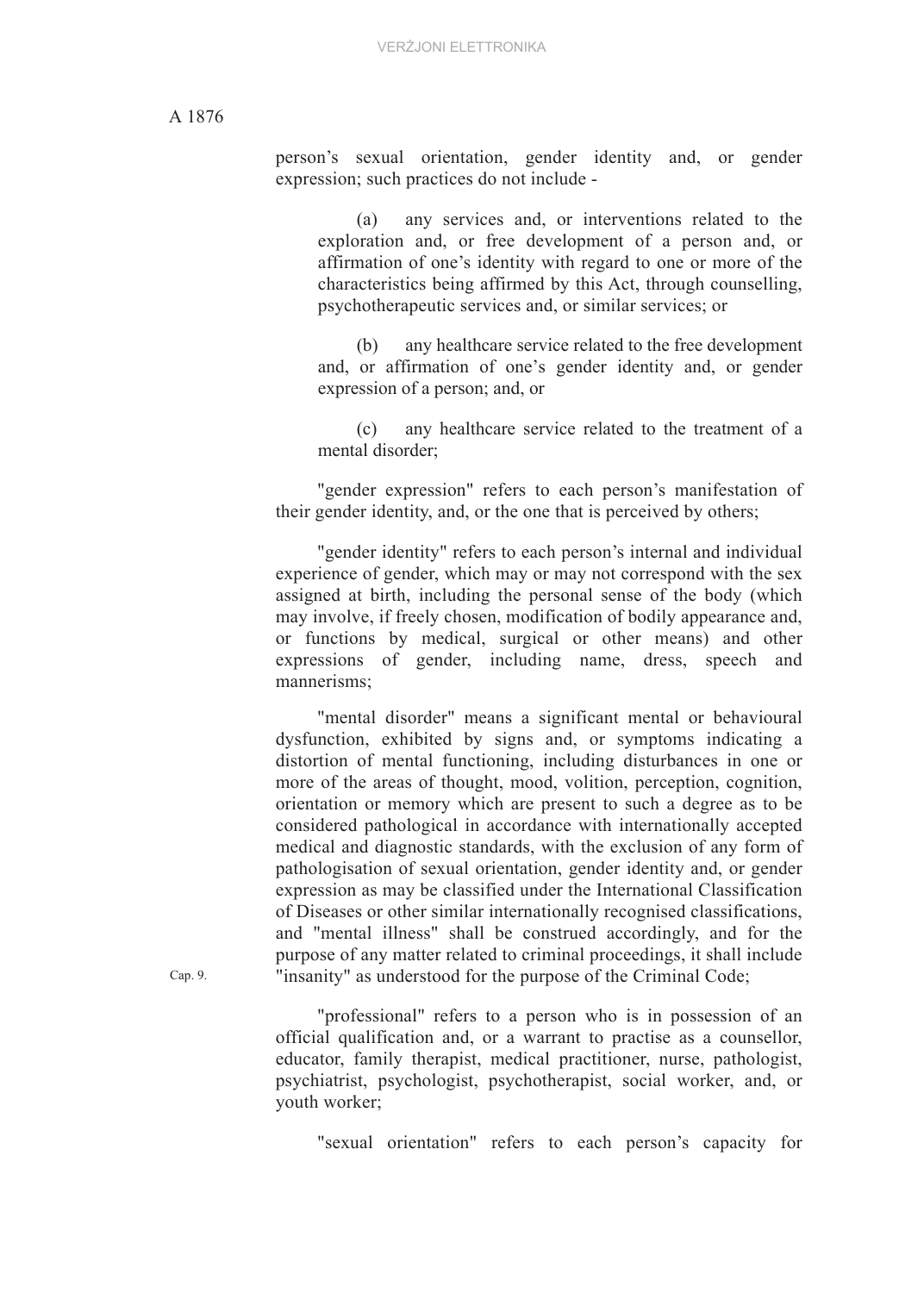# A 1877

profound emotional, affectional and sexual attraction to, and intimate and sexual relations with, persons of a different gender, the same gender or more than one gender;

"vulnerable person" refers to any person:

- (a) under the age of sixteen years; or
- (b) suffering from a mental disorder; or

(c) considered by the competent court to be particularly at risk when taking into account the person's age, maturity, health, mental disability, other conditions including any situation of dependence, the psychological state and, or emotional state of that person.

**3.** It shall be unlawful -

(a) for any person to:

(i) perform conversion practices on a vulnerable person; or

(ii) perform involuntary and, or forced conversion practices on a person; or

(iii) advertise conversion practices; and, or

(b) for a professional to:

(i) offer and, or perform conversion practices on any person irrespective of whether compensation is received in exchange; or

(ii) make a referral to any other person to perform conversion practices on any person.

of conversion

4. (1) Any person found guilty under the provisions of Criminalisation article 3(a) shall, upon conviction, be liable to a fine  $(multa)$  of not  $\frac{1}{\text{practices}}$ less than one thousand euro ( $\epsilon$ 1,000) and not exceeding five thousand euro ( $\epsilon$ 5,000), or to imprisonment for a term of not less than one month and not exceeding five months, or to both such fine and imprisonment:

Provided that the punishment prescribed for under this sub-article shall be increased by one to two degrees in those instances where any person performs conversion practices on a vulnerable person.

Unlawful conversion practices.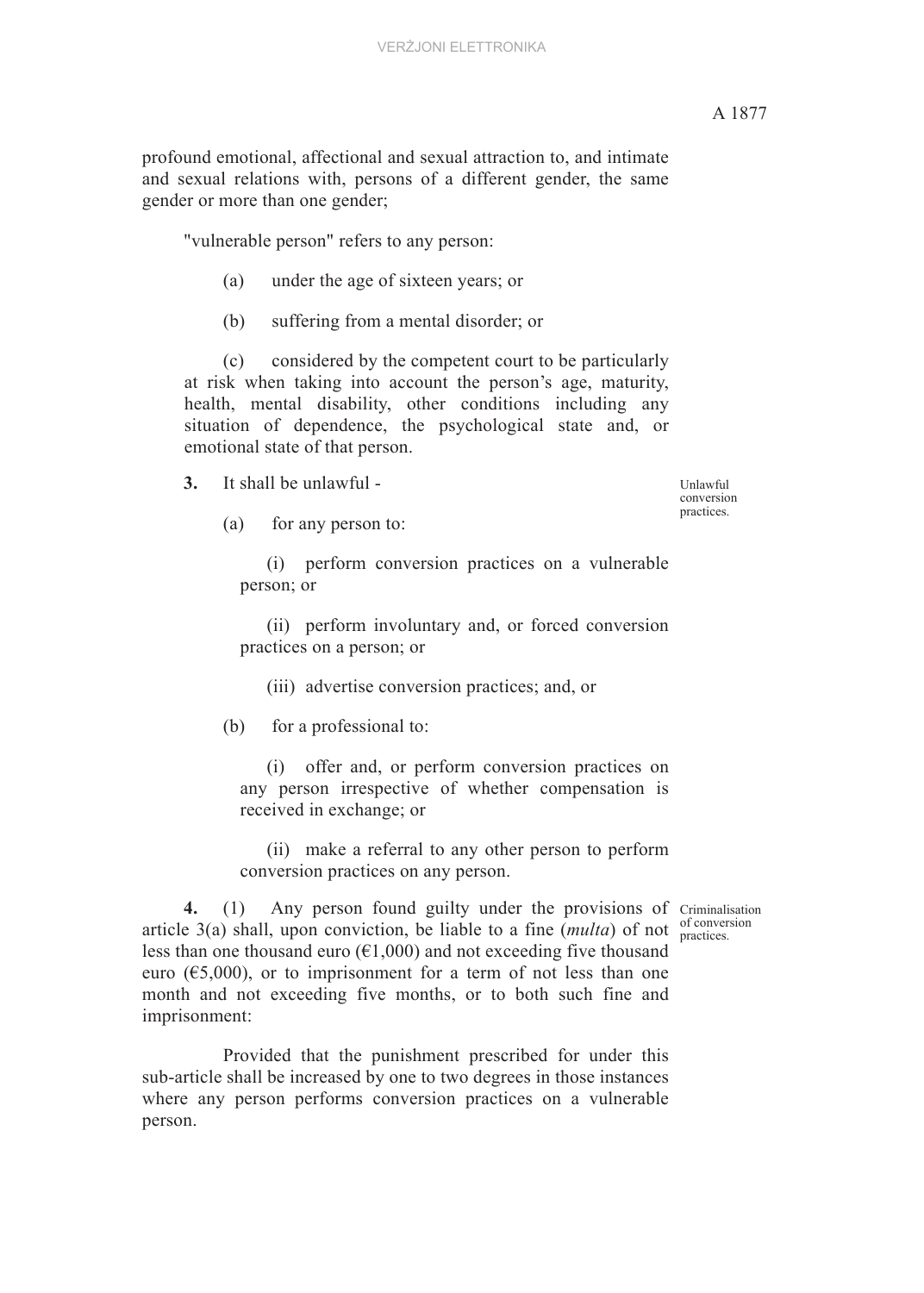# A 1878

(2) Any professional found guilty under the provisions of article 3(a) and, or (b) shall, upon conviction, be liable to a fine (*multa*) of not less than two thousand euro ( $E2,000$ ) and not exceeding ten thousand euro ( $E10,000$ ), or to imprisonment for a term of not less than three months and not exceeding one year, or to both such fine and imprisonment.

Passed by the House of Representatives at Sitting No. 458 of the 5th December, 2016.

> ĊENSU GALEA *Deputy Speaker*

RAYMOND SCICLUNA *Clerk of the House of Representatives*